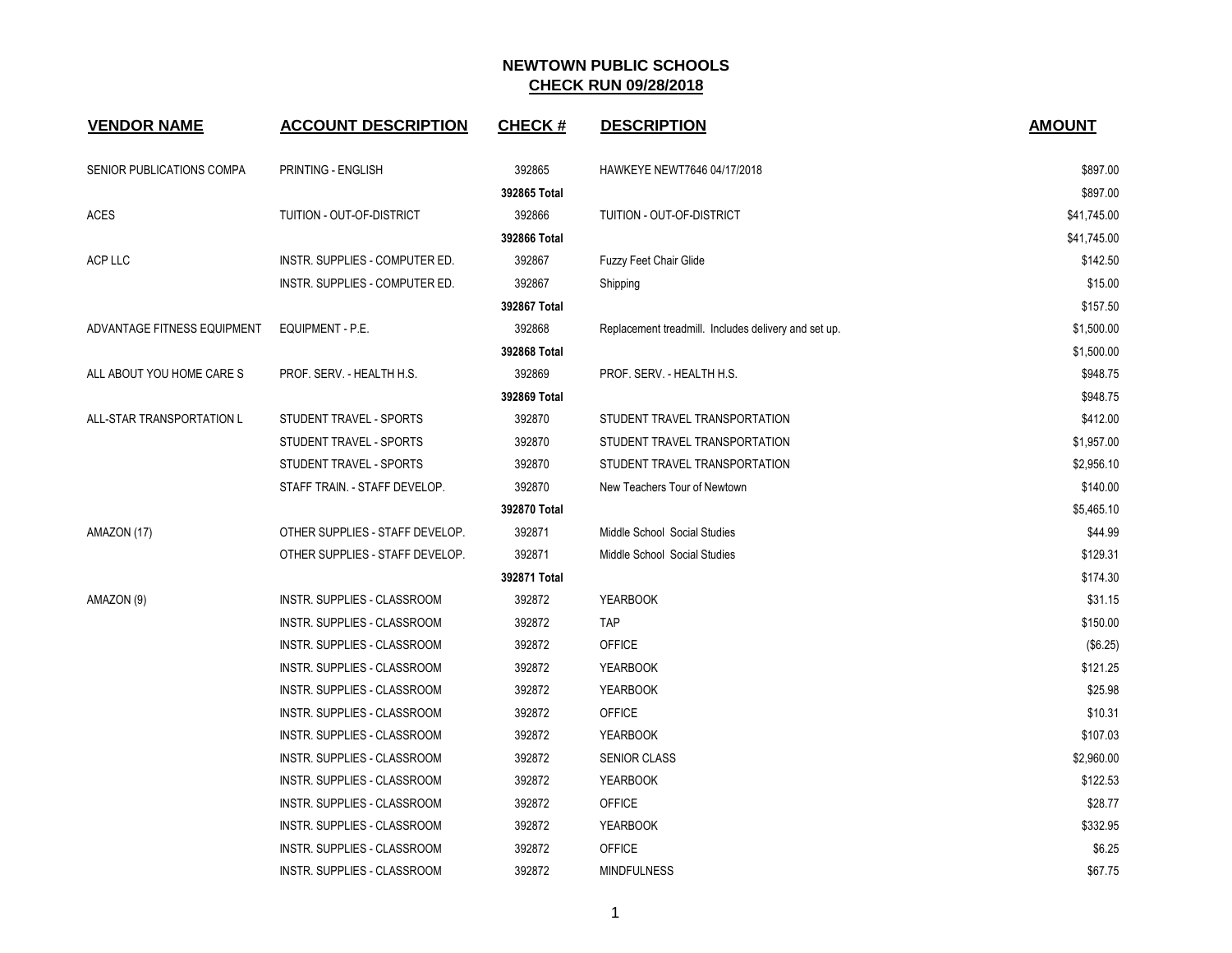| <b>VENDOR NAME</b>      | <b>ACCOUNT DESCRIPTION</b>           | <b>CHECK#</b> | <b>DESCRIPTION</b>                                                                | <b>AMOUNT</b> |
|-------------------------|--------------------------------------|---------------|-----------------------------------------------------------------------------------|---------------|
| AMAZON (9)              | <b>INSTR. SUPPLIES - MATH</b>        | 392872        | Kenmore 61212 20.8 cu.ft. Top-Freezer Refrigerator with LED Lighting in White     | \$599.99      |
|                         | INSTR. SUPPLIES - WORLD LANG.        | 392872        | LAURA B. # STICKERS, GAIL FRENCH CALENDAR                                         | \$16.74       |
|                         | INSTR. SUPPLIES - WORLD LANG.        | 392872        | LAURA B. # STICKERS, GAIL FRENCH CALENDAR                                         | \$4.49        |
|                         | INSTR. SUPPLIES - WORLD LANG.        | 392872        | dividers, protectors, surge prot. Power strips.                                   | \$83.24       |
|                         | <b>INSTR. SUPPLIES - WORLD LANG.</b> | 392872        | secure a pen-liz                                                                  | \$81.30       |
|                         | INSTR. SUPPLIES - WORLD LANG.        | 392872        | <b>HEAD SETS, # STICKERS</b>                                                      | \$18.96       |
|                         | <b>INSTR. SUPPLIES - WORLD LANG.</b> | 392872        | <b>HEAD SETS, # STICKERS</b>                                                      | \$366.75      |
|                         | INSTR. SUPPLIES - SOC. STUDIES       | 392872        | HDMI TO VGA ADAPTER-RYAN, VGA TO HDMI ONTEN MALE TO FEMALE                        | \$23.55       |
|                         | INSTR. SUPPLIES - WORLD LANG.        | 392872        | padlocks, clips, tape, purell- all for WL dept.                                   | \$219.44      |
|                         | INSTR. SUPPLIES - WORLD LANG.        | 392872        | padlocks, clips, tape, purell- all for WL dept.                                   | \$57.43       |
|                         |                                      | 392872 Total  |                                                                                   | \$5,429.61    |
| ANTHEM SPORTS, LLC      | <b>REPAIRS - SPORTS</b>              | 392873        | Replacement Equipment for Field Hockey                                            | \$422.71      |
|                         |                                      | 392873 Total  |                                                                                   | \$422.71      |
| APPERSON INC.           | INSTR. SUPPLIES - SCIENCE            | 392874        | For Science Dept. Scoring machine. Sheets and print cartridge per attached quote. | \$137.00      |
|                         | <b>INSTR. SUPPLIES - SCIENCE</b>     | 392874        | Shipping and handling                                                             | \$16.45       |
|                         |                                      | 392874 Total  |                                                                                   | \$153.45      |
| APPLE, INC.             | INSTR. SUPPLIES - INFO. TECH.        | 392875        | Thunderbolt to Gigabet Ethernet adapter                                           | \$145.00      |
|                         |                                      | 392875 Total  |                                                                                   | \$145.00      |
| <b>BOWLES, PATRICIA</b> | INSTR. SUPPLIES - READING            | 392876        | <b>SUBSCRIPTION</b>                                                               | \$36.00       |
|                         |                                      | 392876 Total  |                                                                                   | \$36.00       |
| CARLSON, ERIKA          | STAFF TRAIN. - ADMIN.                | 392877        | LIBRARY VOLUNTEER MEETING                                                         | \$110.68      |
|                         |                                      | 392877 Total  |                                                                                   | \$110.68      |
| CAROLINA BIOLOGICAL     | INSTR. SUPPLIES - CLASSROOM          | 392878        | Ecosystems Prepaid Coupon Set, Cat. # 972800, 4th Grade                           | \$473.85      |
|                         |                                      | 392878 Total  |                                                                                   | \$473.85      |
| CBS LLC                 | REPAIRS - INFO. TECH.                | 392879        | Epson 570 SST with wall mount, wall plate with VGA & HDMI                         | \$1,578.00    |
|                         | REPAIRS - INFO. TECH.                | 392879        | Epson 570 SST with wall mount, wall plate with VGA, HDMI, Audio                   | \$1,578.00    |
|                         |                                      | 392879 Total  |                                                                                   | \$3,156.00    |
| <b>CMEA</b>             | STAFF TRAIN. - MUSIC                 | 392880        | <b>School Association Fee</b>                                                     | \$560.00      |
|                         |                                      | 392880 Total  |                                                                                   | \$560.00      |
| CMRS-POC (BOE CO)       | POSTAGE - BUS. SERV.                 | 392881        | POSTAGE MACH #08013733 2018/19                                                    | \$1,000.00    |
|                         |                                      | 392881 Total  |                                                                                   | \$1,000.00    |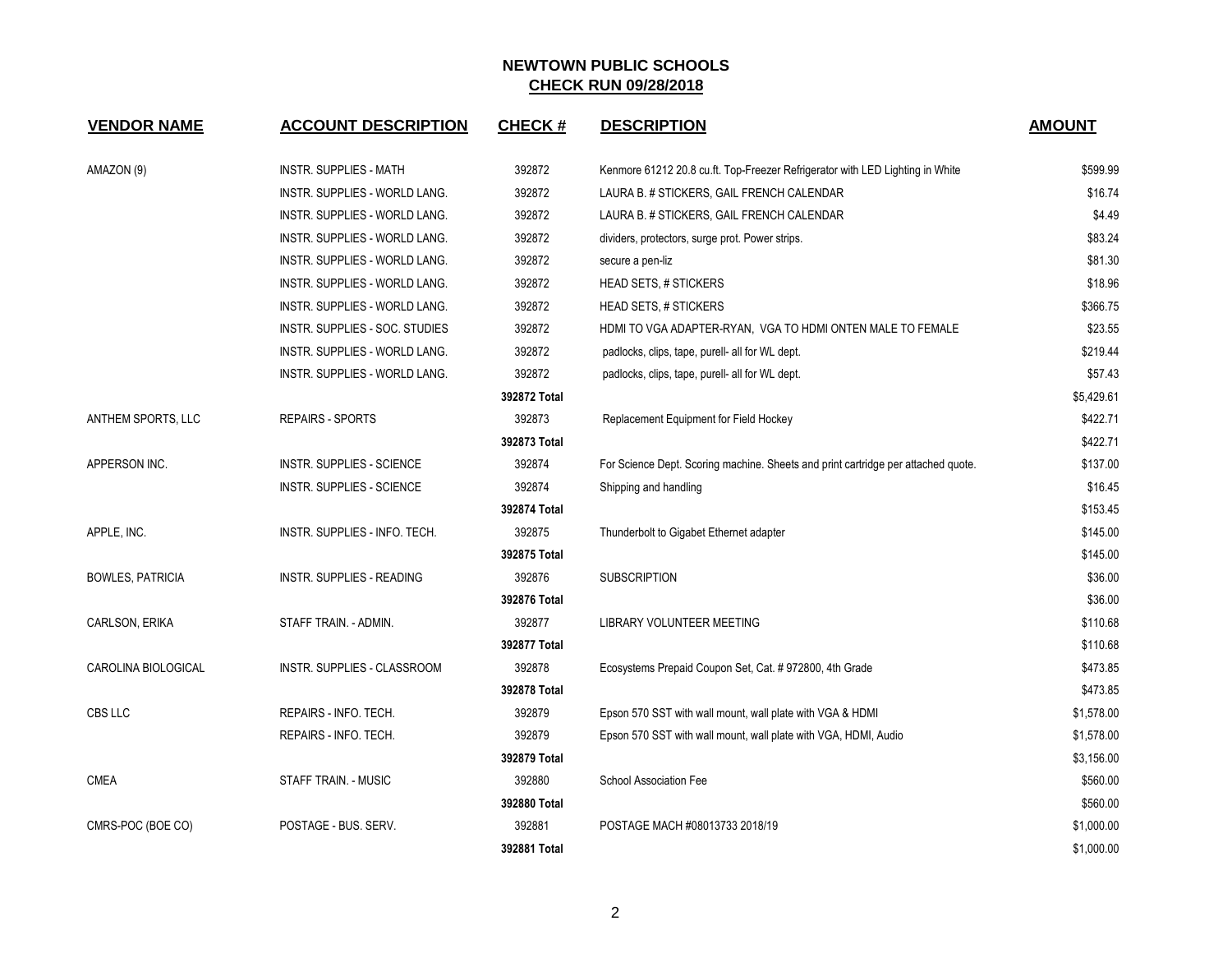| <b>VENDOR NAME</b>             | <b>ACCOUNT DESCRIPTION</b>      | <b>CHECK#</b> | <b>DESCRIPTION</b>                                                          | <b>AMOUNT</b> |
|--------------------------------|---------------------------------|---------------|-----------------------------------------------------------------------------|---------------|
| CODE WORK INC.                 | TECH. SOFTWARE - INFO. TECH.    | 392882        | Vision 4800 - VIS Campus 2100+                                              | \$3,560.40    |
|                                |                                 | 392882 Total  |                                                                             | \$3,560.40    |
| <b>COLLINS SPORTS MEDICINE</b> | <b>INSTR. SUPPLIES - SPORTS</b> | 392883        | Athletic Trainer Supplies - Reference Bid#43613 / See attached Supply Order | \$1,510.98    |
|                                | INSTR. SUPPLIES - SPORTS        | 392883        | Athletic Trainer Supplies - Reference Bid#43613 / See attached Supply Order | \$545.41      |
|                                | INSTR. SUPPLIES - SPORTS        | 392883        | Athletic Trainer Supplies - Reference Bid#43613 / See attached Supply Order | \$520.28      |
|                                |                                 | 392883 Total  |                                                                             | \$2,576.67    |
| <b>CONN LIBRARY CONSORT</b>    | <b>MEMBERSHIPS - LIBRARY</b>    | 392884        | CLC MEMBERSHIP DUES 2018/19 HAW                                             | \$59.82       |
|                                | MEMBERSHIPS - LIBRARY           | 392884        | CLC MEMBERSHIP DUES 2018/19 S/H                                             | \$70.28       |
|                                | <b>MEMBERSHIPS - LIBRARY</b>    | 392884        | CLC MEMBERSHIP DUES 2018/19 M/G                                             | \$66.42       |
|                                | MEMBERSHIPS - CLASSROOM         | 392884        | CLC MEMBERSHIP DUES 2018/19 HOM                                             | \$49.72       |
|                                | MEMBERSHIPS - LIBRARY           | 392884        | CLC MEMBERSHIP DUES 2018/19 RIS                                             | \$118.90      |
|                                | <b>SUPPLIES - LIBRARY</b>       | 392884        | CLC MEMBERSHIP DUES 2018/19 H/S                                             | \$294.86      |
|                                |                                 | 392884 Total  |                                                                             | \$660.00      |
| CREC                           | PROF. SERV. - SP/HEAR.          | 392885        | PROF. SERV. - SP/HEAR.                                                      | \$13,640.00   |
|                                |                                 | 392885 Total  |                                                                             | \$13,640.00   |
| CT COLT (CONN COUNCIL OF       | STAFF TRAIN. - CLASSROOM        | 392886        | CT COUNCIL TEACH ANNUAL CONF                                                | \$230.00      |
|                                |                                 | 392886 Total  |                                                                             | \$230.00      |
| DEMCO INC.                     | <b>SUPPLIES - LIBRARY</b>       | 392887        | LMC Supplies - See attached                                                 | \$356.38      |
|                                |                                 | 392887 Total  |                                                                             | \$356.38      |
| <b>DESIGNS &amp; SIGNS</b>     | INSTR. SUPPLIES - SPORTS        | 392888        | Ref Inv# 2193848 Sign for Stadium Ticket Shed/Signs for Girls/Boys Fitness  | \$1,535.00    |
|                                |                                 | 392888 Total  |                                                                             | \$1,535.00    |
| DISCOVERY EDUCATION INC.       | CONTRACTED SERV. - LIBRARY      | 392889        | Renewal Discovery Education Streaming(08/01/18-07/31/19)                    | \$1,600.00    |
|                                |                                 | 392889 Total  |                                                                             | \$1,600.00    |
| EAST RIVER ENERGY INC.         | FUEL OIL - H.S.                 | 392890        | OIL 1761.4 GAL H/S                                                          | \$3,619.92    |
|                                |                                 | 392890 Total  |                                                                             | \$3,619.92    |
| <b>EDADVANCE</b>               | TRANS. - OUT-OF-DISTRICT        | 392891        | TRANSP AUG 2018                                                             | \$22,104.52   |
|                                |                                 | 392891 Total  |                                                                             | \$22,104.52   |
| <b>EDADVANCE</b>               | TUITION - OUT-OF-DISTRICT       | 392892        | TUITION - OUT-OF-DISTRICT                                                   | \$180.00      |
|                                |                                 | 392892 Total  |                                                                             | \$180.00      |
| <b>EDADVANCE</b>               | CONTRACTED SERV. - SUPER.       | 392893        | <b>WEATHER ALERT SERVICES</b>                                               | \$1,000.00    |
|                                |                                 | 392893 Total  |                                                                             | \$1,000.00    |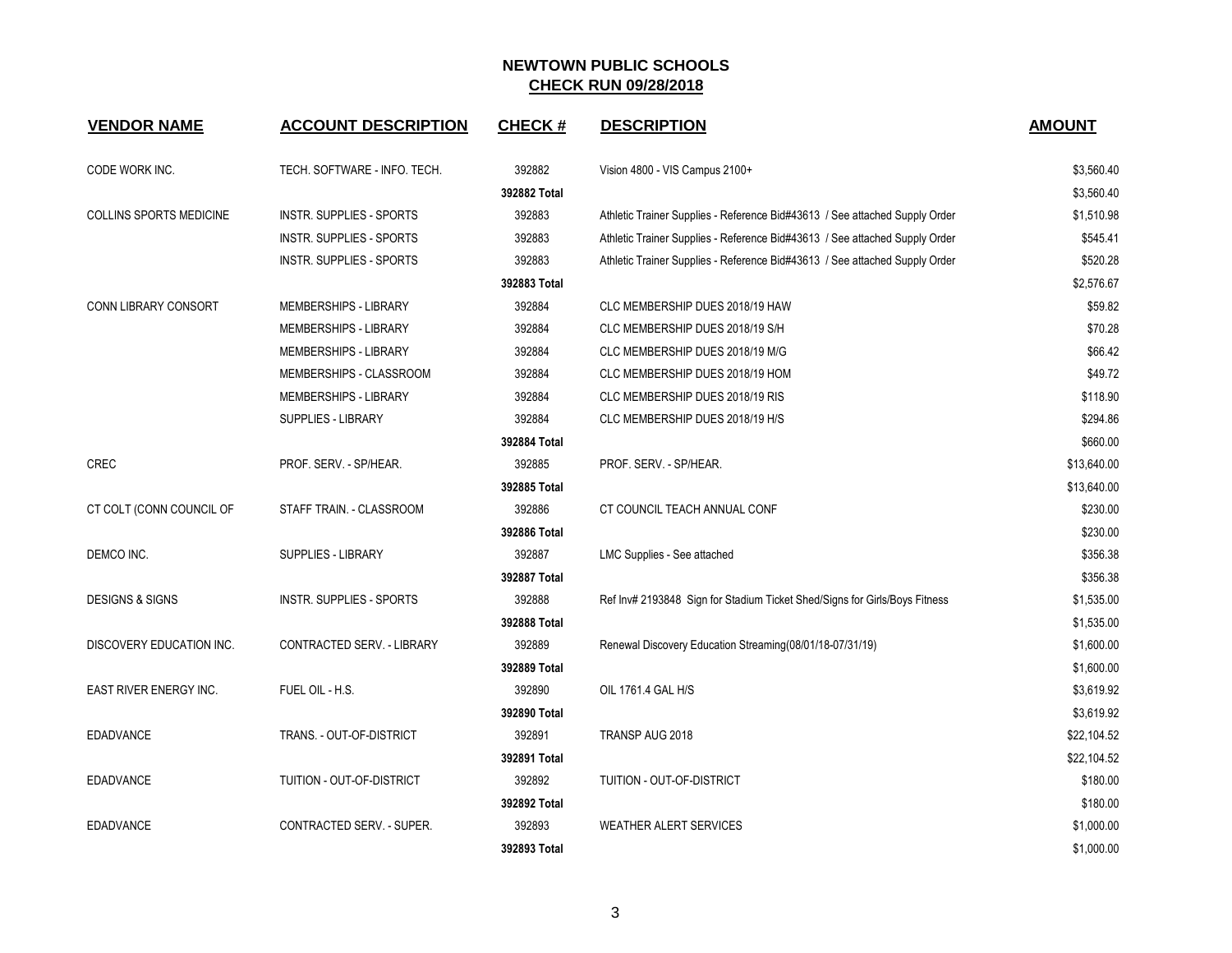| <b>VENDOR NAME</b>        | <b>ACCOUNT DESCRIPTION</b>       | <b>CHECK#</b> | <b>DESCRIPTION</b>                                                | <b>AMOUNT</b> |
|---------------------------|----------------------------------|---------------|-------------------------------------------------------------------|---------------|
| EDUCATIONAL THEATRE ASSOC | CONTRACTED SERV. - MUSIC         | 392894        | <b>CHARTER DUES</b>                                               | \$190.00      |
|                           |                                  | 392894 Total  |                                                                   | \$190.00      |
| <b>EDUPORIUM</b>          | INSTR. SUPPLIES - COMPUTER ED.   | 392895        | Squishy Circuits Group Kit per attach                             | \$274.70      |
|                           |                                  | 392895 Total  |                                                                   | \$274.70      |
| <b>ENVIRO WASTE</b>       | CONTRACTED SERV. - TECH ED.      | 392896        | OILY WATER DISPOSAL                                               | \$156.13      |
|                           | REPAIRS - TECH ED.               | 392896        | MODEL 45 COM                                                      | \$321.69      |
|                           |                                  | 392896 Total  |                                                                   | \$477.82      |
| EPLUS TECHNOLOGY, INC.    | EQUIPMENT - INFO. TECH.          | 392897        | (75) WAP Newtown Middle School FRN# 1899028732                    | \$11,537.40   |
|                           |                                  | 392897 Total  |                                                                   | \$11,537.40   |
| EVERSOURCE (ELEC-BOE)     | ELECTRICITY - H.                 | 392898        | ELEC 51084633023 33440. KWH                                       | \$5,750.14    |
|                           | ELECTRICITY - M.G.               | 392898        | ELEC 51171733009 21,840. KWH                                      | \$3,606.56    |
|                           | ELECTRICITY - HOM.               | 392898        | ELEC 51844633024 26,496. KWH                                      | \$11,803.00   |
|                           | ELECTRICITY - H.S.               | 392898        | ELEC 51223253097 20. KWH                                          | \$70.63       |
|                           | ELECTRICITY - H.S.               | 392898        | ELEC 51318375011 3568. KWH                                        | \$478.14      |
|                           |                                  | 392898 Total  |                                                                   | \$21,708.47   |
| EVERSOURCE (GAS-BOE)      | PROPANE & NATURAL GAS - H.S.     | 392899        | GAS 57379855042 125.10 CCF                                        | \$197.41      |
|                           |                                  | 392899 Total  |                                                                   | \$197.41      |
| FEDERAL EXPRESS CORP      | <b>INSTR. SUPPLIES - SPORTS</b>  | 392900        | returned Track Wheel sent in error - shipped back for correct one | \$14.74       |
|                           |                                  | 392900 Total  |                                                                   | \$14.74       |
| <b>FISHER SCIENTIFIC</b>  | <b>INSTR. SUPPLIES - SCIENCE</b> | 392901        | See attached list (hazardous materials charge included)           | \$51.35       |
|                           | <b>INSTR. SUPPLIES - SCIENCE</b> | 392901        | See attached list (hazardous materials charge included)           | \$23.16       |
|                           |                                  | 392901 Total  |                                                                   | \$74.51       |
| FLINN SCIENTIFIC INC.     | <b>INSTR. SUPPLIES - SCIENCE</b> | 392902        | see attached list of items-pages 1&2 GENERAL SCIENCE SUPPLIES     | \$3,228.33    |
|                           | <b>INSTR. SUPPLIES - SCIENCE</b> | 392902        | see attached list of items-pages 1&2 GENERAL SCIENCE SUPPLIES     | \$120.80      |
|                           |                                  | 392902 Total  |                                                                   | \$3,349.13    |
| FOLLETT SCHOOL SOLUTIONS  | TEXTBOOKS - CURR. DEVELOP.       | 392903        | TEXTBOOKS (879160                                                 | \$148.84      |
|                           | INSTR. SUPPLIES - WORLD LANG.    | 392903        | World Language Department workbooks                               | \$529.10      |
|                           | INSTR. SUPPLIES - WORLD LANG.    | 392903        | World Language Department workbooks                               | \$317.46      |
|                           | INSTR. SUPPLIES - WORLD LANG.    | 392903        | World Language Department workbooks                               | \$47.85       |
|                           |                                  | 392903 Total  |                                                                   | \$1,043.25    |
| <b>FRONTIER</b>           | <b>TELEPHONE &amp; CABLE</b>     | 392904        | TELEPHONE SERV 2018/19                                            | \$924.46      |
|                           |                                  | 392904 Total  |                                                                   | \$924.46      |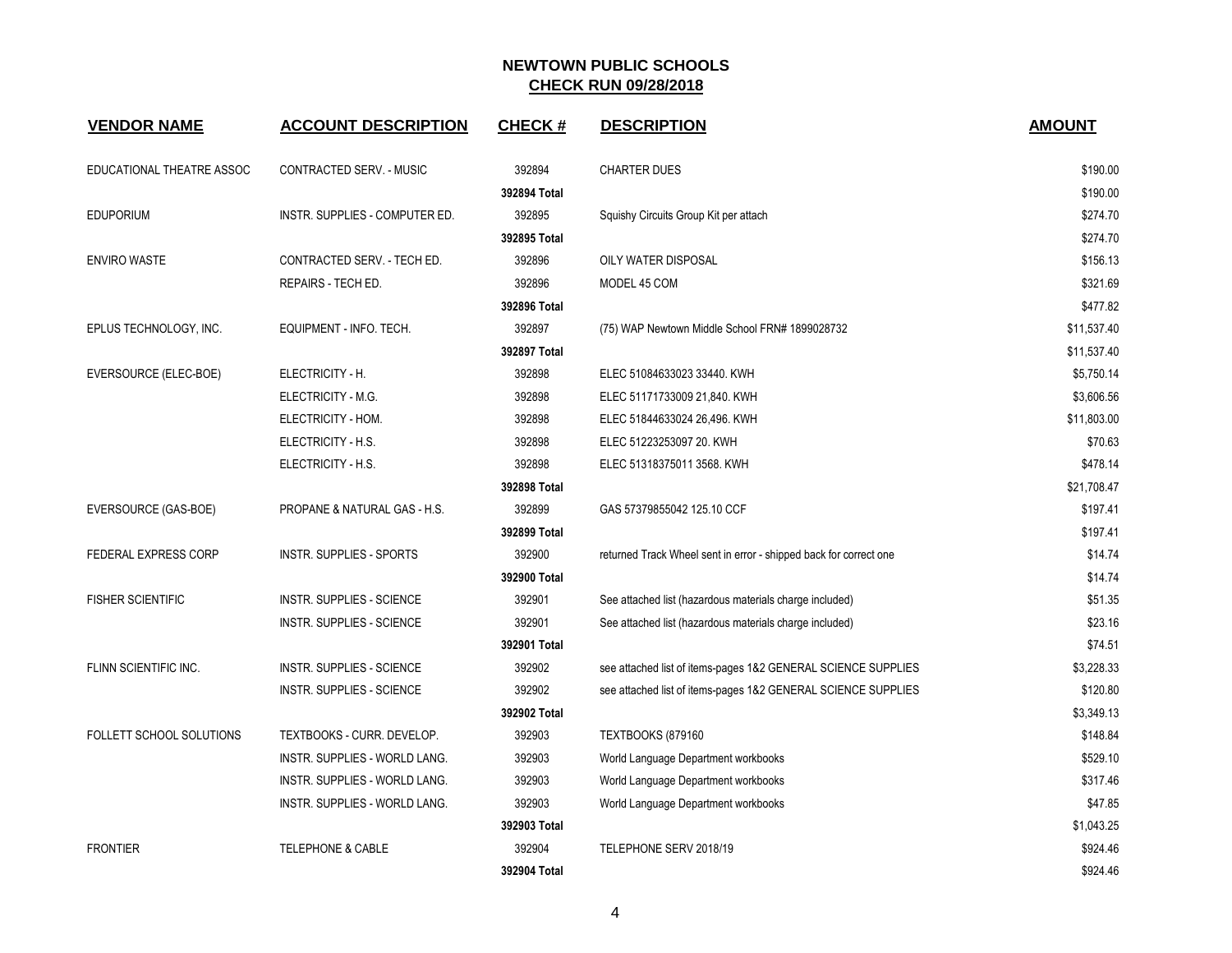| <b>VENDOR NAME</b>               | <b>ACCOUNT DESCRIPTION</b>     | <b>CHECK#</b> | <b>DESCRIPTION</b>                                          | <b>AMOUNT</b> |
|----------------------------------|--------------------------------|---------------|-------------------------------------------------------------|---------------|
| <b>FRONTIER</b>                  | <b>TELEPHONE &amp; CABLE</b>   | 392905        | TELEPHONE SERV 2018/19                                      | \$756.73      |
|                                  |                                | 392905 Total  |                                                             | \$756.73      |
| GOLDIE AND LIBRO MUSIC CE        | <b>INSTR. SUPPLIES - MUSIC</b> | 392906        | <b>MUSIC INSTRUMENTS</b>                                    | \$2,218.50    |
|                                  | <b>REPAIRS - MUSIC</b>         | 392906        | <b>INSTRUMENT REPAIRS</b>                                   | \$295.00      |
|                                  | <b>REPAIRS - MUSIC</b>         | 392906        | <b>INSTRUMENT REPAIRS</b>                                   | \$295.00      |
|                                  | <b>REPAIRS - MUSIC</b>         | 392906        | <b>INSTRUMENT REPAIRS</b>                                   | \$275.00      |
|                                  |                                | 392906 Total  |                                                             | \$3,083.50    |
| GREENFIELD, TERESA L.            | INSTR. SUPPLIES - COMPUTER ED. | 392907        | LABELS FOR CHROMEBOOK                                       | \$54.90       |
|                                  | INSTR. SUPPLIES - CLASSROOM    | 392907        | AC UNIT                                                     | \$189.00      |
|                                  |                                | 392907 Total  |                                                             | \$243.90      |
| <b>GRIFFIN GREENHOUSE SUPPLI</b> | CONTRACTED SERV. - C.W.E.      | 392908        | PREMIER PRO MIX- GRO-CONTROL THERMOSTAT                     | \$1,275.85    |
|                                  |                                | 392908 Total  |                                                             | \$1,275.85    |
| HIRUO, AMY                       | MEMBERSHIPS - CLASSROOM        | 392909        | <b>NSTA MEMBERSHIP</b>                                      | \$79.00       |
|                                  |                                | 392909 Total  |                                                             | \$79.00       |
| <b>INSERT LEARNING</b>           | STAFF TRAIN. - COMPUTER ED.    | 392910        | Teacher subscription to Insert Learning per attached quote. | \$40.00       |
|                                  |                                | 392910 Total  |                                                             | \$40.00       |
| <b>ITSAVVY LLC</b>               | INSTR. SUPPLIES - INFO. TECH.  | 392911        | Notebook Battery for the Lenovo X131E V7 0A36292-V7         | \$306.76      |
|                                  |                                | 392911 Total  |                                                             | \$306.76      |
| <b>IXL LEARNING</b>              | INSTR. SUPPLIES - WORLD LANG.  | 392912        | QUIA WEB ED LIC UPGRADE                                     | \$147.00      |
|                                  |                                | 392912 Total  |                                                             | \$147.00      |
| J.C. MUSIC, LLC                  | <b>INSTR. SUPPLIES - MUSIC</b> | 392913        | Various music supplies                                      | \$247.50      |
|                                  | <b>REPAIRS - MUSIC</b>         | 392913        | Various instrument repairs - attached                       | \$1,250.65    |
|                                  |                                | 392913 Total  |                                                             | \$1,498.15    |
| JUNE, KELLIE                     | STAFF TRAVEL - INFO. TECH.     | 392914        | TRAVEL STATE REPORTING SEMINAR                              | \$45.67       |
|                                  |                                | 392914 Total  |                                                             | \$45.67       |
| <b>LEARNING A-Z</b>              | MEMBERSHIPS - WORLD LANG.      | 392915        | Reading A-Z Renewal 1 year                                  | \$109.95      |
|                                  |                                | 392915 Total  |                                                             | \$109.95      |
| LYE, RICK                        | STAFF TRAVEL - CLASSROOM       | 392916        | <b>UCONN CONF TRAVEL</b>                                    | \$77.28       |
|                                  |                                | 392916 Total  |                                                             | \$77.28       |
| MAHARD'S PIANO SERVICE, L        | <b>REPAIRS - MUSIC</b>         | 392917        | PIANO TUNING                                                | \$870.00      |
|                                  |                                | 392917 Total  |                                                             | \$870.00      |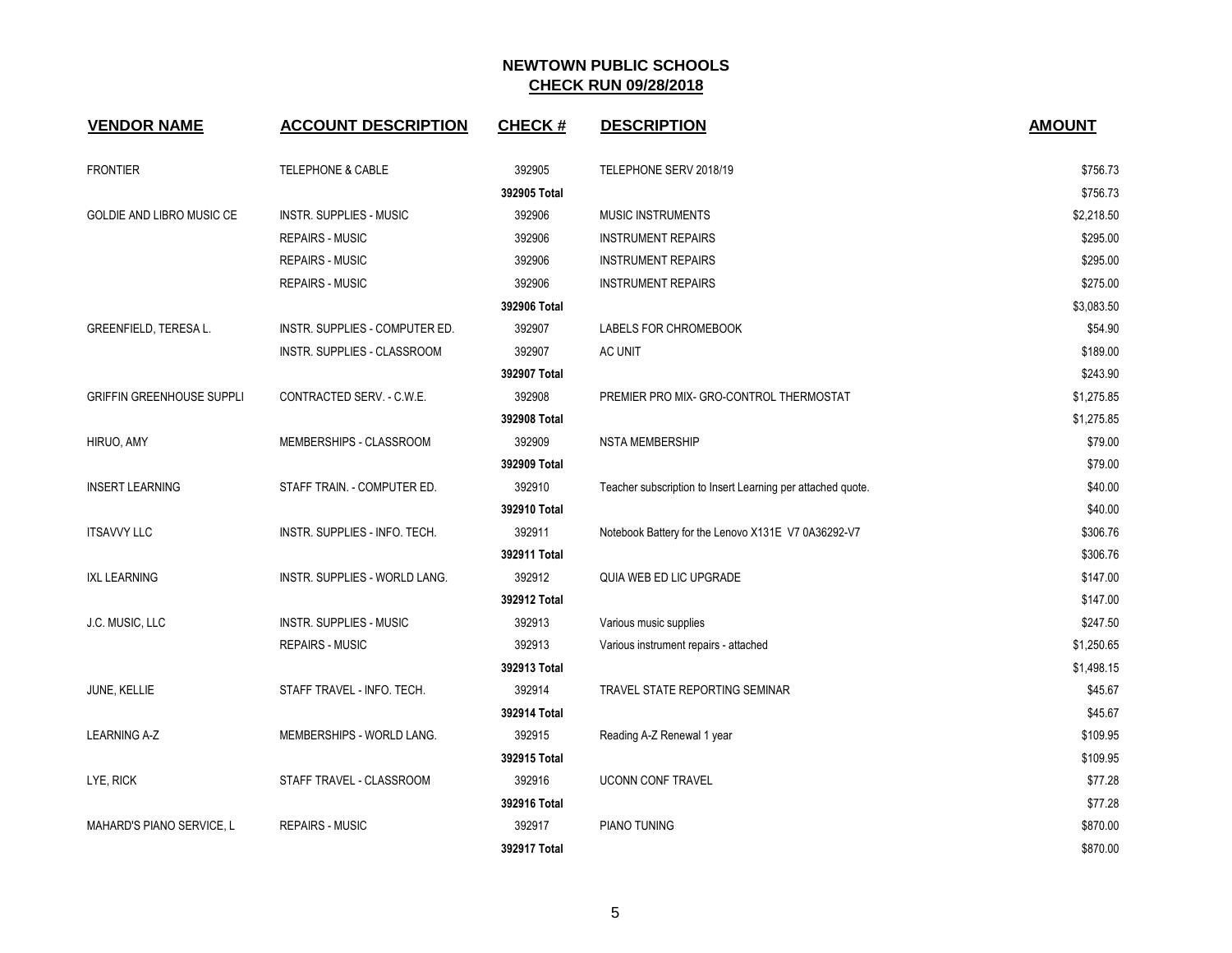| <b>VENDOR NAME</b> | <b>ACCOUNT DESCRIPTION</b>         | <b>CHECK#</b> | <b>DESCRIPTION</b>                                            | <b>AMOUNT</b> |
|--------------------|------------------------------------|---------------|---------------------------------------------------------------|---------------|
| MARSHALL MEMO LLC. | MEMBERSHIPS - STAFF DEVELOP.       | 392918        | Newtown, CT Renewal of Membership to Marshall Memo            | \$240.00      |
|                    |                                    | 392918 Total  |                                                               | \$240.00      |
| MASON W.B. INC.    | INSTR. SUPPLIES - SP. ED. PREK-8   | 392919        | PRESCHOOL SUPPLIES                                            | (\$53.94)     |
|                    | INSTR. SUPPLIES - CLASSROOM        | 392919        | Class supplies, see attached, pencils, crayons, wipes         | \$51.99       |
|                    | INSTR. SUPPLIES - CLASSROOM        | 392919        | Class supplies, see attached, pencils, crayons, wipes         | \$1,008.52    |
|                    | INSTR. SUPPLIES - CLASSROOM        | 392919        | Class supplies, see attached, pencils, crayons, wipes         | \$92.50       |
|                    | INSTR. SUPPLIES - CLASSROOM        | 392919        | Class supplies, see attached, pencils, crayons, wipes         | (\$92.50)     |
|                    | INSTR. SUPPLIES - CLASSROOM        | 392919        | Class supplies, see attached, pencils, crayons, wipes         | \$37.00       |
|                    | <b>INSTR. SUPPLIES - CLASSROOM</b> | 392919        | Class supplies, see attached, pencils, crayons, wipes         | (\$325.00)    |
|                    | INSTR. SUPPLIES - CLASSROOM        | 392919        | Class supplies, see attached, pencils, crayons, wipes         | \$92.50       |
|                    | INSTR. SUPPLIES - CLASSROOM        | 392919        | Class supplies, see attached, pencils, crayons, wipes         | (\$289.71)    |
|                    | INSTR. SUPPLIES - CLASSROOM        | 392919        | Class supplies, see attached, pencils, crayons, wipes         | \$289.71      |
|                    | OFF. SUPPLIES - BUS. SERV.         | 392919        | WATER 2018/19                                                 | \$29.94       |
|                    | OFF. SUPPLIES - BUS. SERV.         | 392919        | COFFEE 20081/19                                               | \$68.94       |
|                    | INSTR. SUPPLIES - CLASSROOM        | 392919        | see attached, composition books, paper, no shipping           | \$75.95       |
|                    | INSTR. SUPPLIES - CLASSROOM        | 392919        | Misc. Kindergarten Class supplies                             | \$63.54       |
|                    | INSTR. SUPPLIES - CLASSROOM        | 392919        | PACON S.A.V.E. Recycled Chart Pads, 1 1/2 inch ruled, 24 x 32 | \$192.60      |
|                    | INSTR. SUPPLIES - WORLD LANG.      | 392919        | clipboards, letter trays, desk calendars                      | \$78.00       |
|                    | INSTR. SUPPLIES - SOC. STUDIES     | 392919        | tissues, calendars                                            | \$260.02      |
|                    | INSTR. SUPPLIES - SP. ED. H.S.     | 392919        | NHS SUPPLIES                                                  | \$17.90       |
|                    | INSTR. SUPPLIES - SP. ED. H.S.     | 392919        | NHS SUPPLIES                                                  | \$9.20        |
|                    | INSTR. SUPPLIES - CLASSROOM        | 392919        | For purchase of supplies as needed through school year.       | \$19.74       |
|                    | INSTR. SUPPLIES - CLASSROOM        | 392919        | For purchase of supplies as needed through school year.       | \$167.07      |
|                    | INSTR. SUPPLIES - ART              | 392919        | <b>Classroom Art supplies</b>                                 | \$22.30       |
|                    | INSTR. SUPPLIES - ART              | 392919        | Classroom Art supplies                                        | \$100.42      |
|                    | INSTR. SUPPLIES - ENGLISH          | 392919        | Blue tape, white out tape, pencils, manila folders            | \$128.75      |
|                    | INSTR. SUPPLIES - SCIENCE          | 392919        | Blue tape, white out tape, pencils, manilla folders           | \$128.75      |
|                    | INSTR. SUPPLIES - SP. ED. H.S.     | 392919        | SUPPLIES NHS SPED ED                                          | \$128.70      |
|                    | INSTR. SUPPLIES - CLASSROOM        | 392919        | PACON Composition Paper with Red Margin, Item #PAC-2401       | \$58.20       |
|                    |                                    | 392919 Total  |                                                               | \$2,361.09    |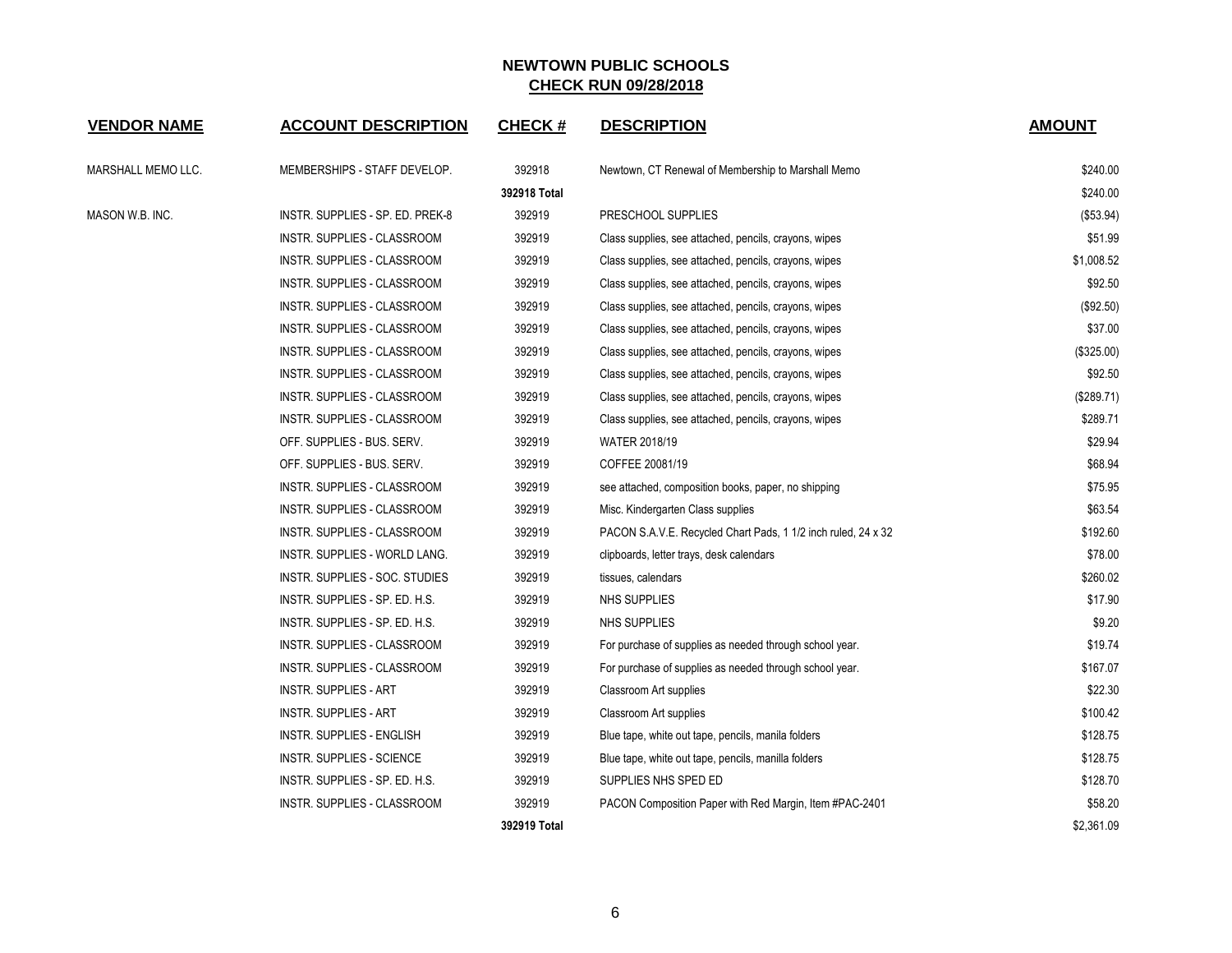| <b>VENDOR NAME</b>           | <b>ACCOUNT DESCRIPTION</b>        | <b>CHECK#</b> | <b>DESCRIPTION</b>                                                           | <b>AMOUNT</b> |
|------------------------------|-----------------------------------|---------------|------------------------------------------------------------------------------|---------------|
| MILESTONES BEHAVIORAL SER    | TUITION - OUT-OF-DISTRICT         | 392920        | TUITION - OUT-OF-DISTRICT                                                    | \$35,000.00   |
|                              | TUITION - OUT-OF-DISTRICT         | 392920        | TUITION - OUT-OF-DISTRICT                                                    | \$35,000.00   |
|                              |                                   | 392920 Total  |                                                                              | \$70,000.00   |
| <b>MITCHELL</b>              | FUEL FOR VEHICLES - TRANS.        | 392921        | GAS 113.7                                                                    | \$146.67      |
|                              | FUEL FOR VEHICLES - TRANS.        | 392921        | GAS 600.0                                                                    | \$774.00      |
|                              | FUEL FOR VEHICLES - TRANS.        | 392921        | GAS 1176.1                                                                   | \$1,517.17    |
|                              | <b>FUEL FOR VEHICLES - TRANS.</b> | 392921        | PROPANE 600.0                                                                | \$774.00      |
|                              | FUEL FOR VEHICLES - TRANS.        | 392921        | PROPANE 600.0                                                                | \$774.00      |
|                              | FUEL FOR VEHICLES - TRANS.        | 392921        | PROPANE 700.0                                                                | \$903.00      |
|                              |                                   | 392921 Total  |                                                                              | \$4,888.84    |
| <b>NASCO</b>                 | INSTR. SUPPLIES - ART             | 392922        | Instructional supplies Art Free Shipping                                     | \$85.96       |
|                              |                                   | 392922 Total  |                                                                              | \$85.96       |
| NATIONAL GEOGRAPHIC KIDS     | INSTR. SUPPLIES - CLASSROOM       | 392923        | Yearly fee for National Geographic, no shipping                              | \$200.00      |
|                              |                                   | 392923 Total  |                                                                              | \$200.00      |
| NATIONAL INTERSCHOLASTIC     | STAFF TRAIN. - CLASSROOM          | 392924        | NADC CONFERENCE REGISTRATION                                                 | \$360.00      |
|                              |                                   | 392924 Total  |                                                                              | \$360.00      |
| <b>NCS PEARSON INC.</b>      | INSTR. SUPPLIES - SP/HEAR.        | 392925        | CELF-5 RECORD FORMS AGE 5-8 0158036328                                       | \$166.00      |
|                              | INSTR. SUPPLIES - SP/HEAR.        | 392925        | CELF-5 RECORD FORMS AGE 9-21 0158036336                                      | \$166.00      |
|                              | INSTR. SUPPLIES - SP/HEAR.        | 392925        | <b>SHIPPING</b>                                                              | \$19.92       |
|                              | INSTR. SUPPLIES - SP/HEAR.        | 392925        | GFTA-3 RECORD FORMS 0158012836                                               | \$220.00      |
|                              | INSTR. SUPPLIES - SP/HEAR.        | 392925        | <b>SHIPPING</b>                                                              | \$13.20       |
|                              |                                   | 392925 Total  |                                                                              | \$585.12      |
| <b>NCSS</b>                  | MEMBERSHIPS - SOC. STUDIES        | 392926        | One institutional membership(Covers 5 staff) and one Individual              | \$450.00      |
|                              |                                   | 392926 Total  |                                                                              | \$450.00      |
| <b>NEWTOWN FOOD SERVICES</b> | MEDICAL SUPPLIES - H.S.           | 392927        | <b>SALTINE CRACKERS</b>                                                      | \$49.50       |
|                              |                                   | 392927 Total  |                                                                              | \$49.50       |
| <b>NEWTOWN GRAPHICS</b>      | PRINTING - GUIDANCE               | 392928        | <b>SCHOOL PROFILES</b>                                                       | \$18.75       |
|                              | PRINTING - ADMIN.                 | 392928        | <b>EARLY DISMISSAL PASSES</b>                                                | \$9.00        |
|                              |                                   | 392928 Total  |                                                                              | \$27.75       |
| NORCOM CT                    | <b>SECURITY SUPPLIES</b>          | 392929        | Motorola XPR-3500 Digital Two-Way Radio, NHS Greenery, ERT Level Programming | \$631.95      |
|                              | <b>SECURITY SUPPLIES</b>          | 392929        | One Motorola XPR-3500 Two-Way Radio for NMS Custodian ERT Leve               | \$1,263.90    |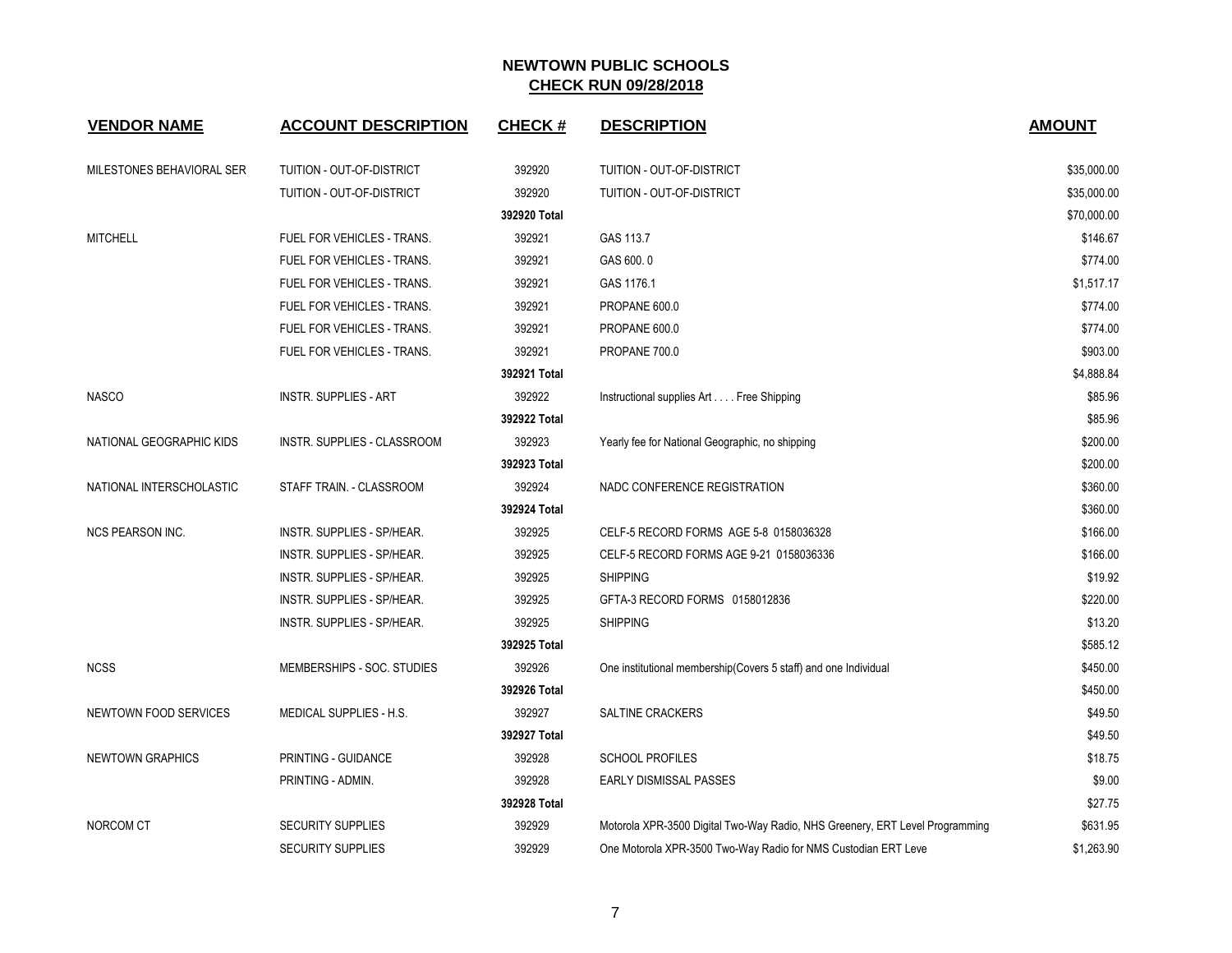| <b>VENDOR NAME</b>            | <b>ACCOUNT DESCRIPTION</b>         | <b>CHECK#</b> | <b>DESCRIPTION</b>                                                   | <b>AMOUNT</b> |
|-------------------------------|------------------------------------|---------------|----------------------------------------------------------------------|---------------|
| NORCOM CT                     | <b>SECURITY SUPPLIES</b>           | 392929        | Motorola XPR-3500 Two Way Radio for NHS Security                     | \$631.95      |
|                               | REPAIRS - SECURITY                 | 392929        | Depot Warranty Fee to Repair MGS Motorola CP-185 Radio               | \$18.00       |
|                               |                                    | 392929 Total  |                                                                      | \$2,545.80    |
| <b>NSTA MEMBER SERVICES</b>   | MEMBERSHIPS - SCIENCE              | 392930        | NSTA individual membership                                           | \$79.00       |
|                               | MEMBERSHIPS - SCIENCE              | 392930        | NSTA individual membership                                           | \$79.00       |
|                               |                                    | 392930 Total  |                                                                      | \$158.00      |
| OAK HILL PUBLISHING COMPA     | INSTR. SUPPLIES - SOC. STUDIES     | 392931        | POCKET CONSTITUTIONS FOR SENIORS                                     | \$595.00      |
|                               |                                    | 392931 Total  |                                                                      | \$595.00      |
| OFFICE DEPOT, INC.            | <b>INSTR. SUPPLIES - CLASSROOM</b> | 392932        | For supplies through CT bid. Free shipping. Hole punch, sticky notes | \$110.68      |
|                               |                                    | 392932 Total  |                                                                      | \$110.68      |
| PASCO SCIENTIFIC              | <b>INSTR. SUPPLIES - SCIENCE</b>   | 392933        | 2 MINI LAUNCHERS ME 6825B PLUS SHIPPING FOR PHYSICS                  | \$328.00      |
|                               |                                    | 392933 Total  |                                                                      | \$328.00      |
| PEMBROKE PUMPING SERVICES     | <b>EQUIP RENTAL - SPORTS</b>       | 392934        | PORT O POTTY RENTAL                                                  | \$360.00      |
|                               |                                    | 392934 Total  |                                                                      | \$360.00      |
| POWERSCHOOL GROUP LLC         | CONTRACTED SERV. - INFO. TECH.     | 392935        | PS SIS Enterprise Management Servic                                  | \$2,652.25    |
|                               |                                    | 392935 Total  |                                                                      | \$2,652.25    |
| POWERSCHOOL GROUP LLC         | PROF. SERV. - BUS. SERV            | 392936        | EFINANCE PLUS PROJECT MANAGEMENT T&M                                 | \$472.50      |
|                               |                                    | 392936 Total  |                                                                      | \$472.50      |
| PREMIER AGENDAS INC.          | PRINTING - CLASSROOM               | 392937        | <b>TRADITIONAL AGENDA OFFERING M/S</b>                               | \$2,804.80    |
|                               | PRINTING - ADMIN.                  | 392937        | TRADITIONAL AGENDA OFFERING M/S                                      | \$663.10      |
|                               | PRINTING - CLASSROOM               | 392937        | TRADITIONAL AGENDA OFFERING M/S                                      | \$1,026.10    |
|                               |                                    | 392937 Total  |                                                                      | \$4,494.00    |
| PROJECT LEAD THE WAY          | STAFF TRAIN. - CLASSROOM           | 392938        | Aerospace Engineering PDP                                            | \$1,265.00    |
|                               |                                    | 392938 Total  |                                                                      | \$1,265.00    |
| PROJECTOR LAMP SOURCE         | <b>SUPPLIES - LIBRARY</b>          | 392939        | quote QT214679, lamp replacement for smartboard, no shipping         | \$68.95       |
|                               |                                    | 392939 Total  |                                                                      | \$68.95       |
| <b>QUILL CORPORATION</b>      | OFF. SUPPLIES - ADMIN.             | 392940        | Avery mailing labels                                                 | \$119.96      |
|                               |                                    | 392940 Total  |                                                                      | \$119.96      |
| <b>REALLY GOOD STUFF INC.</b> | <b>INSTR. SUPPLIES - CLASSROOM</b> | 392941        | s/6 Chair Pockets                                                    | \$184.56      |
|                               |                                    | 392941 Total  |                                                                      | \$184.56      |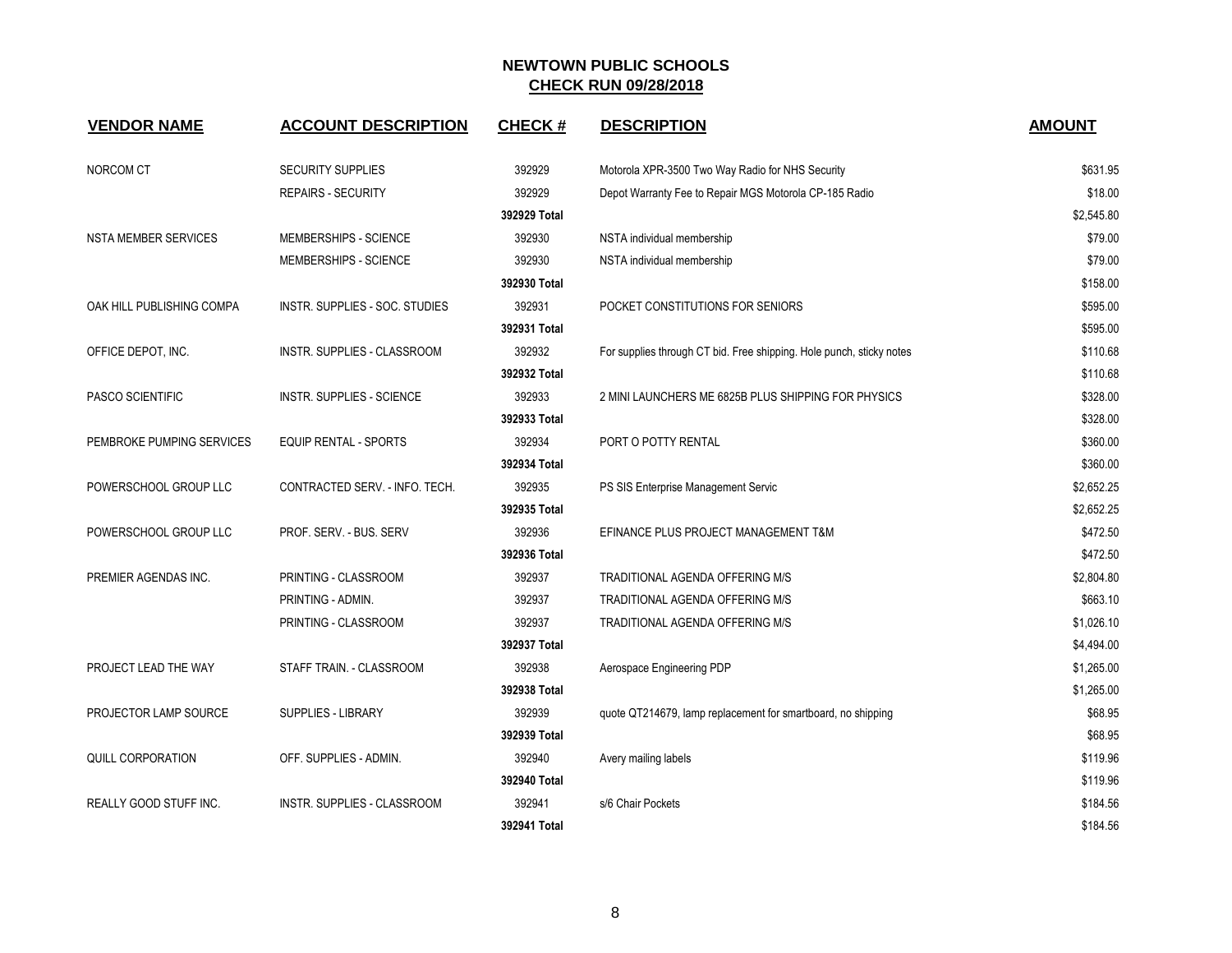| <b>VENDOR NAME</b>             | <b>ACCOUNT DESCRIPTION</b>       | <b>CHECK#</b> | <b>DESCRIPTION</b>                                           | <b>AMOUNT</b> |
|--------------------------------|----------------------------------|---------------|--------------------------------------------------------------|---------------|
| SCHOLASTIC INC. (2)            | INSTR. SUPPLIES - CLASSROOM      | 392942        | Story works (4-6), Order # 038                               | \$445.50      |
|                                | INSTR. SUPPLIES - CLASSROOM      | 392942        | Story works Jr. (2-3), Order # 002, PROMO CODE 7293, Gr. 3/4 | \$552.75      |
|                                | INSTR. SUPPLIES - CLASSROOM      | 392942        | Shipping and Handling Charges                                | \$99.82       |
|                                |                                  | 392942 Total  |                                                              | \$1,098.07    |
| SCHOOL NURSE SUPPLY INC.       | INSTR. SUPPLIES - CLASSROOM      | 392943        | Kleenhanz Towelettes 500/tub #18904                          | \$1,542.50    |
|                                |                                  | 392943 Total  |                                                              | \$1,542.50    |
| <b>SCHOOL SPECIALTY</b>        | INSTR. SUPPLIES - CLASSROOM      | 392944        | Potting Soil - no shipping                                   | \$50.20       |
|                                |                                  | 392944 Total  |                                                              | \$50.20       |
| SHIPMAN & GOODWIN LLP          | PROF. SERV. - SP. ED. LEGAL      | 392945        | SPEC ED PROF SERV AUG 2018                                   | \$7,206.50    |
|                                | PROF. SERV. - SUPER.             | 392945        | PROF SERV AUG 2018                                           | \$2,601.50    |
|                                |                                  | 392945 Total  |                                                              | \$9,808.00    |
| SOLTERRA ACADEMY               | TUITION - OUT-OF-DISTRICT        | 392946        | TUITION - OUT-OF-DISTRICT                                    | \$2,485.00    |
|                                | TUITION - OUT-OF-DISTRICT        | 392946        | TUITION - OUT-OF-DISTRICT                                    | \$1,164.80    |
|                                | TUITION - OUT-OF-DISTRICT        | 392946        | TUITION - OUT-OF-DISTRICT                                    | \$2,485.00    |
|                                | TUITION - OUT-OF-DISTRICT        | 392946        | TUITION - OUT-OF-DISTRICT                                    | \$1,164.80    |
|                                |                                  | 392946 Total  |                                                              | \$7,299.60    |
| STADIUM SYSTEM, INC.           | <b>INSTR. SUPPLIES - SPORTS</b>  | 392947        | Decals for Football Helmets                                  | \$75.95       |
|                                |                                  | 392947 Total  |                                                              | \$75.95       |
| STAPLES BUSINESS ADVANTAG      | OFF. SUPPLIES - INFO. TECH.      | 392948        | Office Supplies                                              | \$37.76       |
|                                | OFF. SUPPLIES - INFO. TECH.      | 392948        | <b>Office Supplies</b>                                       | \$6.47        |
|                                |                                  | 392948 Total  |                                                              | \$44.23       |
| TEXAS INSTRUMENTS INC.         | <b>INSTR. SUPPLIES - MATH</b>    | 392949        | TI-84 docking station adapter and power cord.                | \$19.94       |
|                                | <b>INSTR. SUPPLIES - MATH</b>    | 392949        | Shipping.                                                    | \$5.00        |
|                                |                                  | 392949 Total  |                                                              | \$24.94       |
| <b>TREASURER - FINGERPRINT</b> | CONTRACTED SERV. - SUPER.        | 392950        | <b>FINGERPRINTS</b>                                          | \$264.00      |
|                                |                                  | 392950 Total  |                                                              | \$264.00      |
| TREASURER - FINGERPRINT        | CONTRACTED SERV. - SUPER.        | 392951        | <b>FINGERPRINTS</b>                                          | \$22.75       |
|                                |                                  | 392951 Total  |                                                              | \$22.75       |
| <b>TREASURER - FINGERPRINT</b> | <b>CONTRACTED SERV. - SUPER.</b> | 392952        | <b>FINGERPRINTS</b>                                          | \$150.00      |
|                                |                                  | 392952 Total  |                                                              | \$150.00      |
| UPTOWN BASS STRING INSTRU      | <b>EQUIPMENT - MUSIC</b>         | 392953        | <b>DOUBLE BASS</b>                                           | \$2,500.00    |
|                                |                                  | 392953 Total  |                                                              | \$2,500.00    |